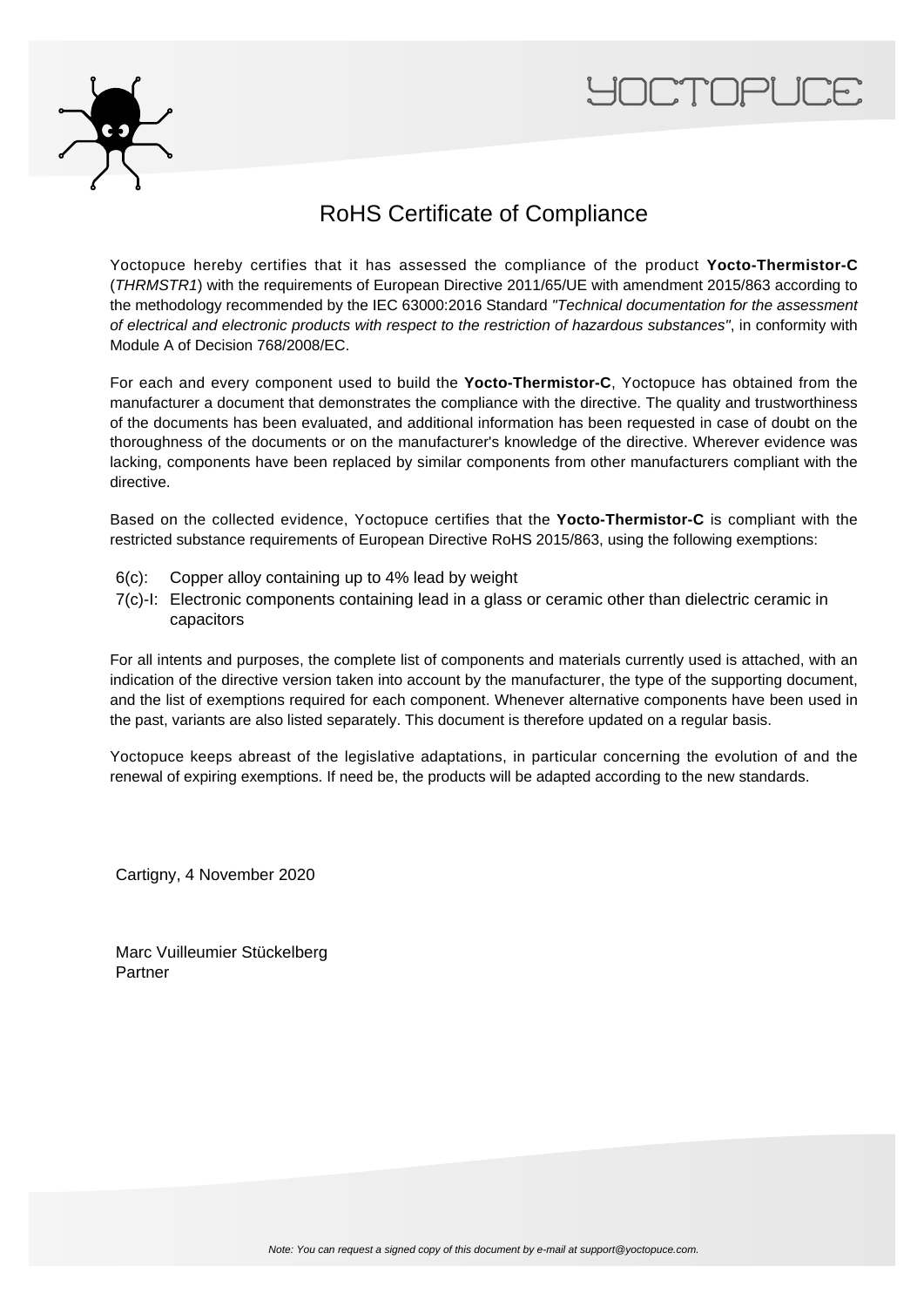

## **YOCTOPUCE**

## **Exhaustive list of components and materials currently used to build the Yocto-Thermistor-C**

| Component           | <b>Manufacturer</b>          | <b>Type</b>           | <b>Compliance Exemptions</b> |                          | Evidence                               |
|---------------------|------------------------------|-----------------------|------------------------------|--------------------------|----------------------------------------|
| ADS1115IDGST        | <b>Texas Intruments</b>      | A/D converter         | RoHS 2015/863                |                          | Manufacturer Certificate of Compliance |
| AA2214QBS/D         | Kingbright                   | <b>Blue LED</b>       | RoHS 2015/863                | $\sim$                   | Manufacturer Certificate of Compliance |
| C1608X6S1A106M080AC | <b>TDK</b>                   | Capacitor             | RoHS 2015/863                | ÷                        | Manufacturer Certificate of Compliance |
| C2012X7R2E472K085AA | <b>TDK</b>                   | Capacitor             | RoHS 2015/863                |                          | Manufacturer Certificate of Compliance |
| EMK107BB7225KA-T    | Taiyo Yuden                  | Capacitor             | RoHS 2015/863                |                          | Manufacturer Certificate of Compliance |
| LMK107B7105KA-T     | Taiyo Yuden                  | Capacitor             | RoHS 2015/863                |                          | Manufacturer Certificate of Compliance |
| UMK212B7105KG-T     | Taiyo Yuden                  | Capacitor             | RoHS 2015/863                | $\sim$                   | Manufacturer Certificate of Compliance |
| 885 012 206 071     | Würth Electronic             | Capacitor             | RoHS 2015/863                | $\sim$                   | Manufacturer Certificate of Compliance |
| ZX62-B-5PA(33)      | Hirose                       | Connector             | RoHS 2015/863                |                          | Manufacturer Certificate of Compliance |
| 691 213 710 002     | Würth Electronic             | Connector             | RoHS 2015/863                | 6(c)                     | Analytical test results                |
| 691_213_710_003     | Würth Electronic             | Connector             | RoHS 2015/863                | 6(c)                     | Analytical test results                |
| FAN4010IL6X_F113    | Fairchild (On Semiconductor) | <b>Current sensor</b> | RoHS 2015/863                | $\blacksquare$           | Manufacturer Certificate of Compliance |
| PCA9554ABS          | NXP semiconductor            | Digital IC            | RoHS 2015/863                | $\overline{\phantom{a}}$ | Manufacturer Material Declaration      |
| IS25LP064A-JKLE-TR  | <b>ISSI</b>                  | Flash memory          | RoHS 2015/863                |                          | Manufacturer Certificate of Compliance |
| SELECT-10           | Kester                       | Flux                  | RoHS 2015/863                |                          | Analytical test results                |
| AA2214ZGS           | Kingbright                   | Green LED             | RoHS 2015/863                | $\overline{a}$           | Manufacturer Certificate of Compliance |
| R1S-3.33.3/H-R      | Recom                        | Isolator              | RoHS 2015/863                | $\overline{a}$           | Analytical test results                |
| Si8600AC-B-IS       | Silicon labs                 | Isolator              | RoHS 2015/863                | $\sim$                   | Manufacturer Certificate of Compliance |
| MCP1703T-3302E/CB   | Microchip                    | LDO regulator         | RoHS 2015/863                | ÷,                       | Manufacturer Material Declaration      |
| DMP3098L-7          | Diodes Incorporated          | P-FET                 | RoHS 2015/863                | $\overline{\phantom{a}}$ | Manufacturer Certificate of Compliance |
| FR4-ENIG            | Multi-cb                     | <b>PCB</b>            | RoHS 2015/863                | $\overline{\phantom{a}}$ | Manufacturer Certificate of Compliance |
| PIC24FJ64GB002-I/ML | Microchip                    | Processor             | RoHS 2015/863                | $\sim$                   | Manufacturer Material Declaration      |
| RG2012L-331-L-T05   | Susumu                       | Resistor              | RoHS 2015/863                | $\overline{\phantom{a}}$ | Manufacturer Certificate of Compliance |
| AC0603FR-074K7L     | Yaqeo                        | Resistor              | RoHS 2015/863                | $7(c)-1$                 | Manufacturer Certificate of Compliance |
| PE0603FRF470R1L     | Yageo                        | Resistor              | RoHS 2015/863                |                          | Manufacturer Certificate of Compliance |
| RC0603FR-07100KL    | Yageo                        | Resistor              | RoHS 2015/863                | $7(c)-1$                 | Manufacturer Certificate of Compliance |
| RC0603FR-07100RL    | Yageo                        | Resistor              | RoHS 2015/863                | $7(c)-1$                 | Manufacturer Certificate of Compliance |
| RC0603FR-0710KL     | Yageo                        | Resistor              | RoHS 2015/863                | $7(c)-1$                 | Manufacturer Certificate of Compliance |
| RC0603FR-07180RL    | Yageo                        | Resistor              | RoHS 2015/863                | $7(c)-1$                 | Manufacturer Certificate of Compliance |
| RC0603FR-071K5L     | Yageo                        | Resistor              | RoHS 2015/863                | $7(c)-1$                 | Manufacturer Certificate of Compliance |
| RC0603FR-071KL      | Yageo                        | Resistor              | RoHS 2015/863                | $7(c)-1$                 | Manufacturer Certificate of Compliance |
| RC0603FR-071ML      | Yageo                        | Resistor              | RoHS 2015/863                | $7(c)-1$                 | Manufacturer Certificate of Compliance |
| RC0603FR-0747KL     | Yageo                        | Resistor              | RoHS 2015/863                | $7(c)-1$                 | Manufacturer Certificate of Compliance |
| 04-7068-0000        | Kester                       | SAC305 bar            | RoHS 2015/863                |                          | Manufacturer Certificate of Compliance |
| 24-7068-7603        | Kester                       | SAC305 wire           | RoHS 2015/863                |                          | Manufacturer Certificate of Compliance |
| NXFT15XH103FA2B100  | Murata                       | Sensor                | RoHS 2015/863                | $\overline{a}$           | Compliance statement                   |
| SB6N58-M500SI       | KOKI                         | Solder paste          | RoHS 2015/863                | $\sim$                   | Manufacturer Certificate of Compliance |
| KMR211NGLFS         | <b>C&amp;K Components</b>    | Switch                | RoHS 2015/863                | $\sim$                   | Manufacturer Certificate of Compliance |

## **Alternate components that may have been used in the past to build the Yocto-Thermistor-C**

| Component          | <b>Manufacturer</b>   | <b>Type</b>     | Compliance      | <b>Exemptions</b> | <b>Evidence</b>                        |
|--------------------|-----------------------|-----------------|-----------------|-------------------|----------------------------------------|
| ASMT-TBBM-NP902    | Avago (Broadcom)      | <b>Blue LED</b> | RoHS 2011/65/UE |                   | Compliance statement                   |
| C0603C106M9PACTU   | Kemet                 | Capacitor       | RoHS 2015/863   |                   | Manufacturer Certificate of Compliance |
| C0805C105K4RACTU   | Kemet                 | Capacitor       | RoHS 2015/863   |                   | Manufacturer Certificate of Compliance |
| GRM188R60J105KA01D | Murata                | Capacitor       | RoHS 2011/65/UE |                   | Manufacturer Certificate of Compliance |
| GRM188R61C225KE15D | Murata                | Capacitor       | RoHS 2011/65/UE |                   | Manufacturer Certificate of Compliance |
| GRM188R71E104KA01D | Murata                | Capacitor       | RoHS 2011/65/UE |                   | Manufacturer Certificate of Compliance |
| C2012X7R2E472KT5   | <b>TDK</b>            | Capacitor       | RoHS 2015/863   |                   | Manufacturer Certificate of Compliance |
| EMK107BC6106MA-T   | Taiyo Yuden           | Capacitor       | RoHS 2015/863   |                   | Manufacturer Certificate of Compliance |
| ZX62-B-5PA(11)     | Hirose                | Connector       | RoHS 2011/65/UE |                   | Compliance statement                   |
| S25FL164K0XNFI013  | Cypress               | Flash memory    | RoHS 2015/863   |                   | Manufacturer Certificate of Compliance |
| W25Q32JVZPIQ       | Winbond               | Flash memory    | RoHS 2015/863   |                   | Manufacturer Certificate of Compliance |
| ASMT-TGBM-NT502    | Avago (Broadcom)      | Green LED       | RoHS 2011/65/UE |                   | Compliance statement                   |
| R1S-3.33.3-R       | Recom                 | Isolator        | RoHS 2015/863   |                   | Analytical test results                |
| RK73H1JTTD1501F    | KOA speer electronics | Resistor        | RoHS 2015/863   | $7(c)$ -l         | Manufacturer Certificate of Compliance |
| RK73H1JTTD1800F    | KOA speer electronics | Resistor        | RoHS 2011/65/UE | $7(c)-1$          | Manufacturer Certificate of Compliance |
| RK73H1JTTD4702F    | KOA speer electronics | Resistor        | RoHS 2011/65/UE | $7(c)$ -l         | Manufacturer Certificate of Compliance |
| CRCW0603100KFKEA   | Vishay                | Resistor        | RoHS 2015/863   | $7(c)-1$          | Manufacturer Certificate of Compliance |
| CRCW0603100KJNEA   | Vishay                | Resistor        | RoHS 2015/863   | $7(c)-1$          | Manufacturer Certificate of Compliance |
| CRCW0603100RFKEA   | Vishay                | Resistor        | RoHS 2015/863   | $7(c)$ -l         | Manufacturer Certificate of Compliance |
| CRCW0603100RJNEB   | Vishay                | Resistor        | RoHS 2015/863   | $7(c)-1$          | Manufacturer Certificate of Compliance |
| CRCW060310K0FKEA   | Vishay                | Resistor        | RoHS 2015/863   | $7(c)-1$          | Manufacturer Certificate of Compliance |